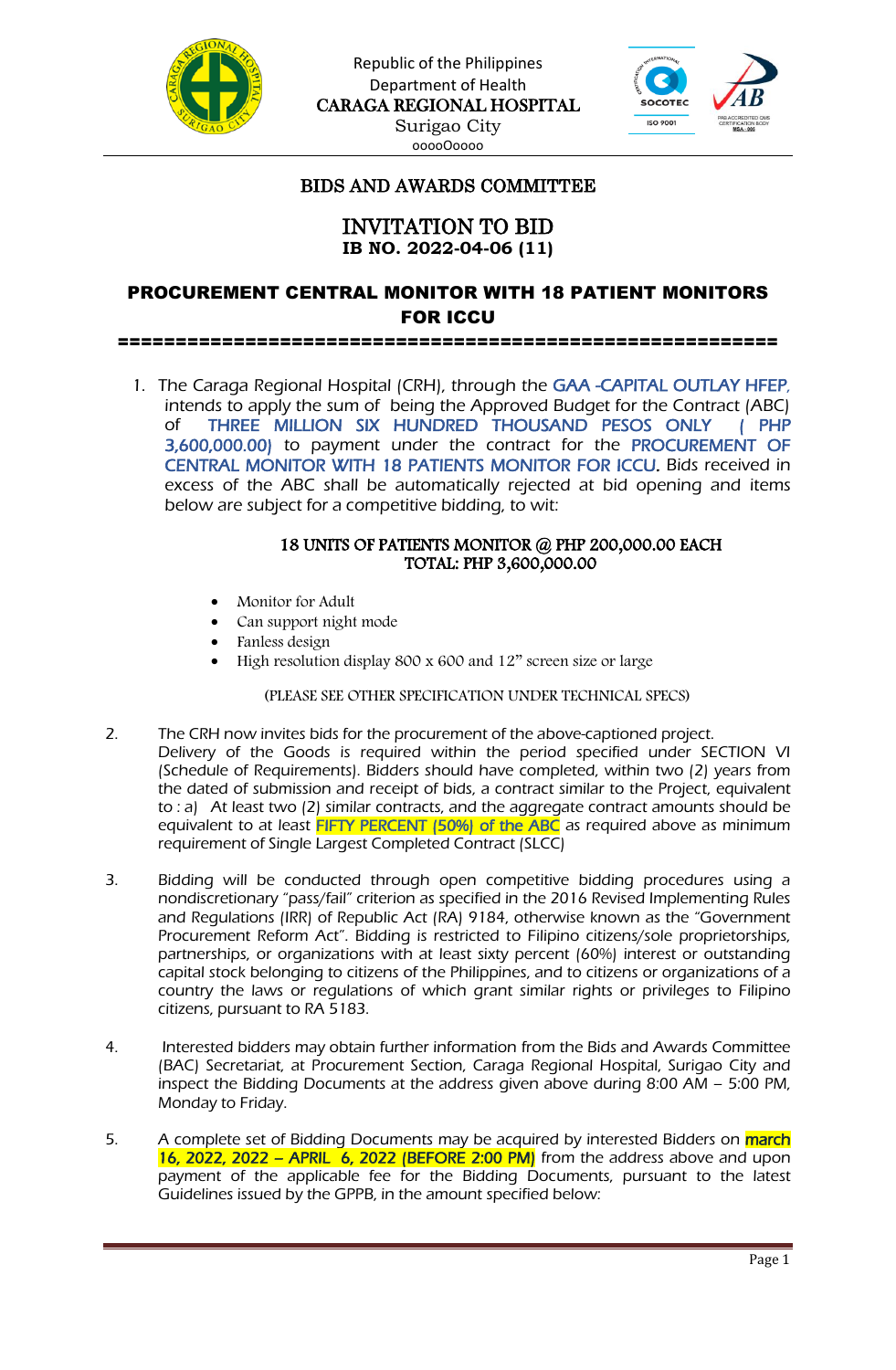

Republic of the Philippines Department of Health CARAGA REGIONAL HOSPITAL Surigao City ooooOoooo



## BIDS AND AWARDS COMMITTEE

### INVITATION TO BID **IB NO. 2022-04-06 (11)**

## PROCUREMENT CENTRAL MONITOR WITH 18 PATIENT MONITORS FOR ICCU

=========================================================

|                               | <b>BIDDING SCHEDULE</b>                                                                   |    |
|-------------------------------|-------------------------------------------------------------------------------------------|----|
| <b>PRE-BIDDING CONFERENCE</b> | MARCH 24, 2022, THURSDAY @ BAC<br>Conference Room CRH @ 2:00 PM VIA<br><b>GOOGLE MEET</b> |    |
| OPENING OF BIDS               | APRIL 6, 2022, WEDNESDAY @ BAC<br>Conference Room CRH @ 2:00 P.M. VIA<br>GOOGLE MEET      | It |
| <b>BIDDING DOCUMENTS</b>      | PHP 5,000.00                                                                              |    |

may also be downloaded free of charge from the website of the Philippine Government Electronic Procurement System (PhilGEPS) and the website of the Procuring Entity, provided that Bidders shall pay the applicable fee for the Bidding Documents not later than the submission of their bids. The following Phlippine Bidding Documents can be accessed in the PhilGEPS, to wit:

#### a. Technical Specification / Terms of Reference

#### b. Instruction to Bidders:

b.1. Documents to be submitted (Checklist- This will be discussed during the Pre-Bid Conference) b.2. Memorandum of Undertaking – Provision thereof is strictly Implemented c. GUIDELINES ON THE CONDUCT OF THE ELECTRONIC SUBMISSION AND RECEIPT OF BIDS BY THE PROCURING ENTITY – CARAGA REGIONAL HOSPITAL (CRH)

#### d. Philippine Bidding Documents

- 6. The CRH will hold a Pre-Bid Conference on the above mentioned date, time and venue, which shall be opened to prospective bidders. The Pre-Bidding Conference and Opening of Bids shall be conducted through videoconferencing, webinar or virtual. Please send your intent to participate to our email address as provided below.
- 7. Bids must be duly received by the BAC Secretariat at via designated email on or before APRIL 6, 2022 ON OR BEFORE 2:00 P.M... All Bids must be accompanied by a bid security in any of the acceptable forms and in the amount stated in ITB Clause 18. Bid opening shall be on APRIL 6, 2022 AT 2:00 O"CLOCK IN THE AFTERNOON at the BAC Conference Room, Beside Procurement Office, Caraga Regional Hospital, Rizal Street, Surigao City as VIRTUAL / ELECTRONIC BIDDING. Bids will be opened in the presence of the bidders' representatives who choose to attend at the address above. Late bids shall not be accepted.